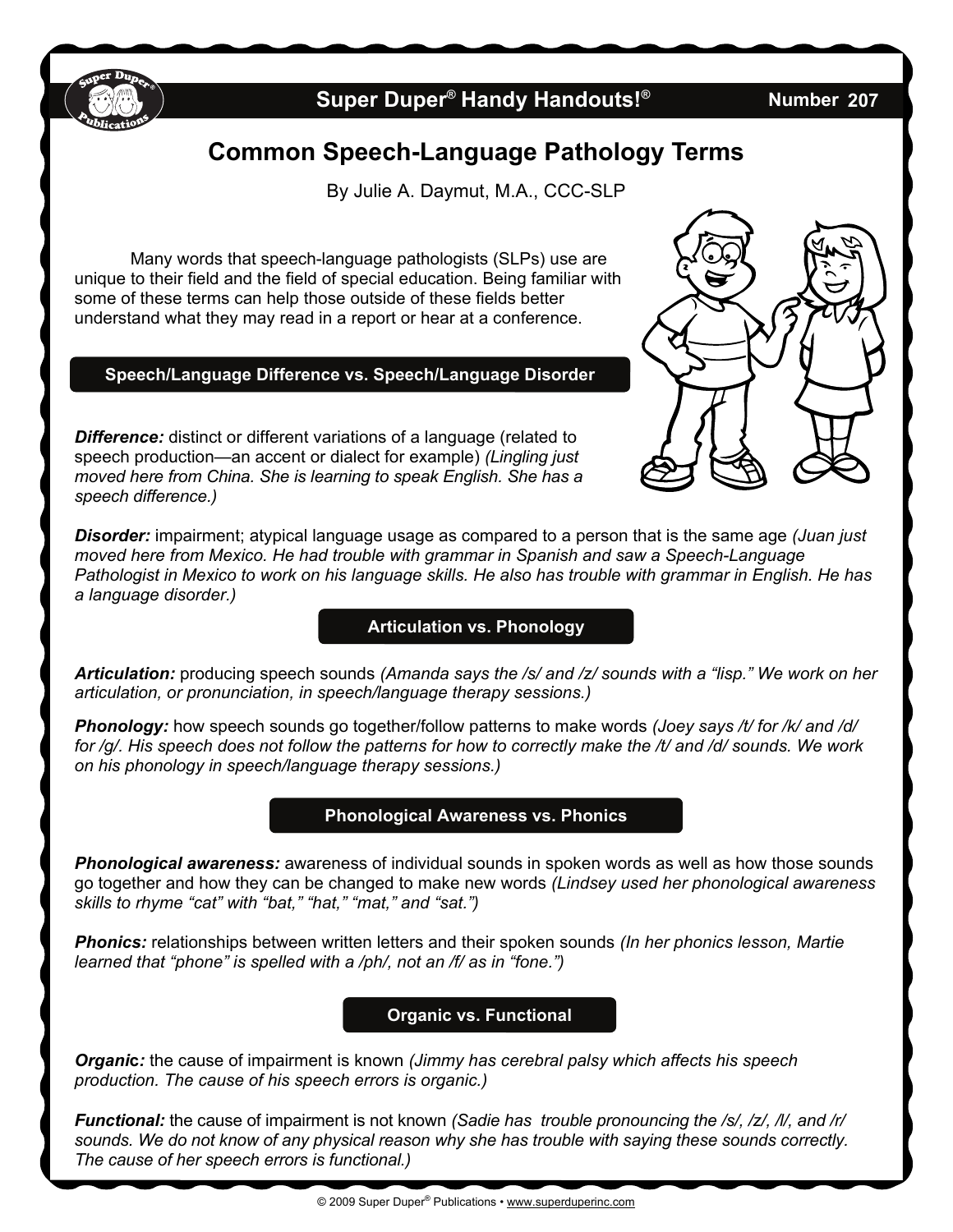#### **Fluency vs. Dysfluency**

*Fluency:* speech that is clear, rhythmic, smooth; effortless or "easy" speech *(Meg is working on using her "easy" speech in speech/language therapy sessions to help improve her fluency.)*

**Dysfluency:** also known as "stuttering"; speech that is disrupted or "bumpy" (prolongations, blocks, etc.); effortful speech *(Jayson has trouble starting sentences when he is speaking. He says the first word of the sentence over and over. He has dysfluent speech.)*

#### **Accommodations vs. Modifications tions**

*Accommodations:* tools or strategies put in place to help a student complete tasks/achieve goals *(Nicholas receives accommodations such as extended time to take tests and a notetaker.)* 

*Modifications:* actual changes made in a task, routine, etc., to help an individual complete tasks/achieve goals to the best level possible within the general curriculum *(Sophie receives modifications such as shortened tests and reduced assignments in her regular classroom.)*

### **Syntax vs. Semantics**

*Syntax:* grammar *(Harry works on his syntax in speech/language therapy sessions. He is learning how to use regular and irregular verbs properly.)* 

*Semantics:* word meaning; vocabulary *(Paul has trouble with semantics, particularly knowing the difference between literal and figurative language. In speech/language therapy, we are working on understanding figurative language such as the idiom "It's raining cats and dogs." )*

#### **Augmentative Communication vs. Alternative Communication**

*Augmentative Communication:* a device or tool that "adds to" or helps a person communicate *(Josie only says a few words. She uses picture cards to communicate words she does not say. Using picture cards as augmentative communication helps her parents and teachers know what she needs and wants, "ice cream" for example.)* 

*Alternative Communication:* a new/different type of communication that replaces another form of communication (speaking) *(Mark is unable to speak. He has an electronic board that talks for him. He types what he wants to say in his alternative communication device then hits "play" to have the device say what he wrote.)*

#### **Oral vs. Aural**

*Oral:* refers to spoken language; or can refer to the mouth *(Maggie has to give an oral presentation in her social studies class tomorrow.)* 

*Aural:* refers to the ear or the sense of hearing *(Maggie's classmates will listen to her presentation aurally.)*